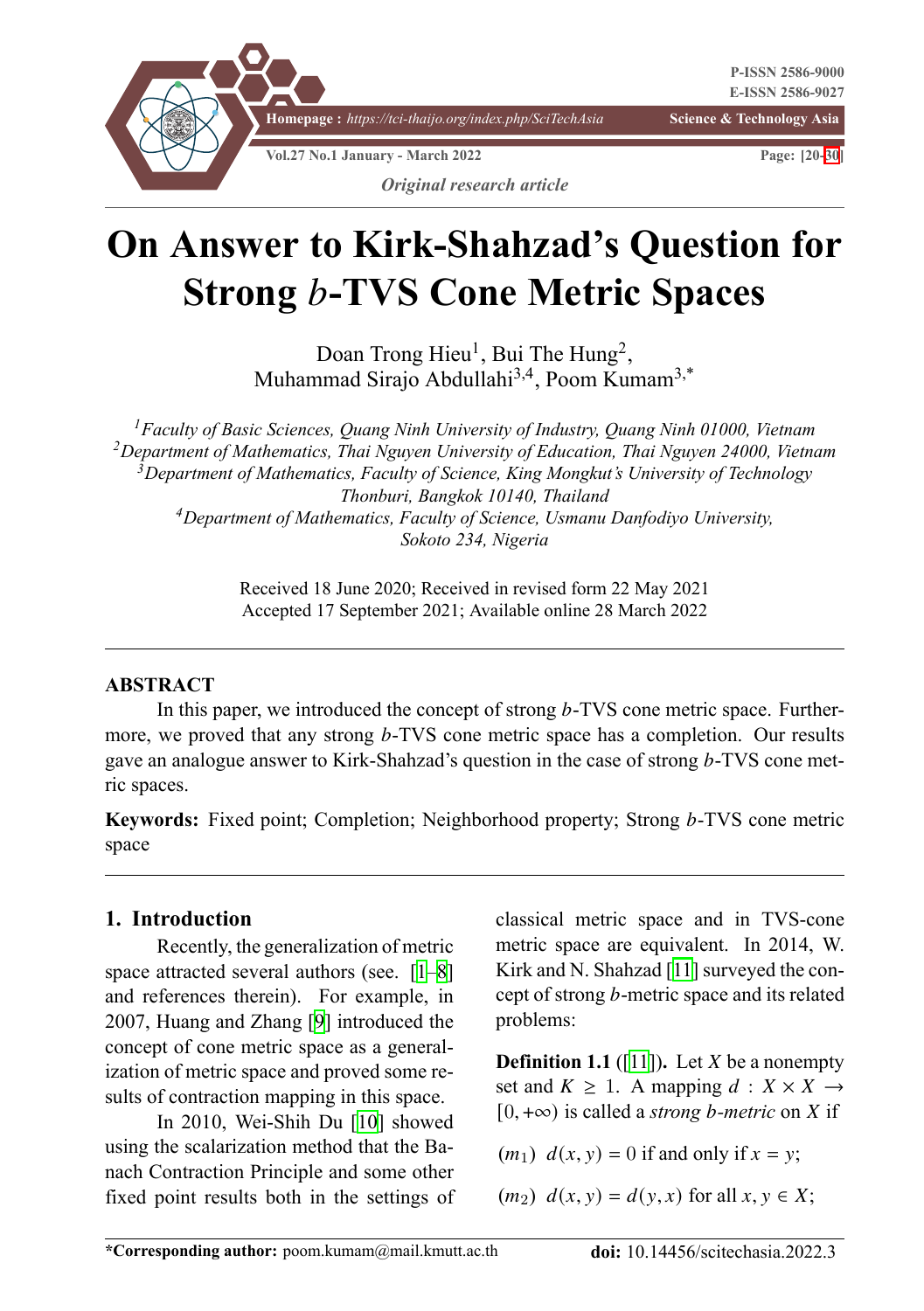$(m_3)$   $d(x, y) \leq d(x, z) + Kd(z, y)$  for all  $x, y, z \in X$ [.](#page-10-2)

Then  $(X, d, K)$  is called a *strong b*-metric *space*.

The authors further asked the following question:

<span id="page-1-0"></span>**Question 1.2** ([11])**.** Is every strong bmetric space dense in a complete strong bmetric space?

The Kirk-Shahzad's question was answered by An and Dung [12] in 2016 for strong  $b$ -metric spaces, where the authors proved the following:

**Theorem 1.3** ([12]). Let  $(X, d, K)$  be a *strong -metric spaces. Then*

- $(i)$   $(X, d, K)$  *has a completion*  $(X^*, d^*, K)$ .
- *(ii) The comp[letio](#page-1-0)n of*  $(X, d, K)$  *is unique in the sense that if*  $(X_1^*, d_1^*, K_1)$  *and*  $(X_2^*, d_2^*, K_2)$  are two completions of  $(X, d, K)$  *then there is a bijective isometry*  $\phi$  :  $X_1^* \rightarrow X_2^*$  *which restricts to the identity on*  $\overline{X}$ *.*

Theorem 1.3 is a completion theorem type for a strong  $b$ -metric space. It's shown that every strong  $b$ -metric space has a completion and that the completion is unique.

In the same vein, we introduce the concept of strong  $b$ -TVS cone metric space which is a generalization of the notion of strong *b*-metric space. Furthermore, we provide an analogue answer to W. Kirk and N. Shahzad's question in the case of strong b-TVS cone metric space. Namely, we shall prove a completion theorem for strong -TVS cone metric spaces. In fact, we introduced the concept of strong  $b$ -TVS cone metric space and presented some properties of the cone in topological vector space

and properties of strong  $b$ -TVS cone metric spaces in Section 2. In Section 3, we proved a completion theorem for strong *-*TVS cone metric spaces, this generalized and improved Theorem 1.3.

## **2. Strong -TVS Cone Metric Spaces**

Let  $E$  always be a real Hausdorff locally convex topological vector spaces with its zero vector  $\theta$  and C be a subset of E. We say that  $C$  is a cone in  $E$  if

- (i) C is closed, nonempty and  $C \neq \{\theta\};$
- (ii)  $ax + by \in C$ , for all  $x, y \in C$  and non-negative real numbers  $a, b$ ;
- (iii)  $C \cap (-C) = \{\theta\}.$

For a given cone C in  $E$ , we can define a partial order  $\leq$  with respect to C by  $x \le y$  if and only if  $y - x \in C$ , while  $x \ll y$ will stand for  $y - x \in intC$ , where  $intC$  denotes the interior of *C*. We write  $x \leq y$  if and only if  $x \leq y$  and  $x \neq y$ .

In this paper, we always suppose  $E$  is a real Hausdorff locally convex topological vector space, C is a cone in E with  $intC \neq \emptyset$ and  $\leq$  is partial ordering with respect to *C*.

**Definition 2.1.** Let  $C$  be a cone in  $E$ . We say that  $C$  is has neighborhood property if for any neighborhood  $U$  of  $\theta$  $\theta$  $\theta$  in  $E$ , there is neighborhood  $V$  of  $\theta$  in  $E$  such that

$$
(V+C)\cap (V-C)\subset U.
$$

<span id="page-1-1"></span>**Remark 2.2.** *If C* has a closed convex *bounded base then has neighborhood property (see. Proposition 1.8 in* [13])*.*

**Example 2.3.** Let  $E = \mathbb{R}$  and  $C = \mathbb{R}_+$ . Then, it is easy to see that  $C$  has the neighborhood property.

**Proposition 2.4.** *Assume that has the neighborhood property. Then for any*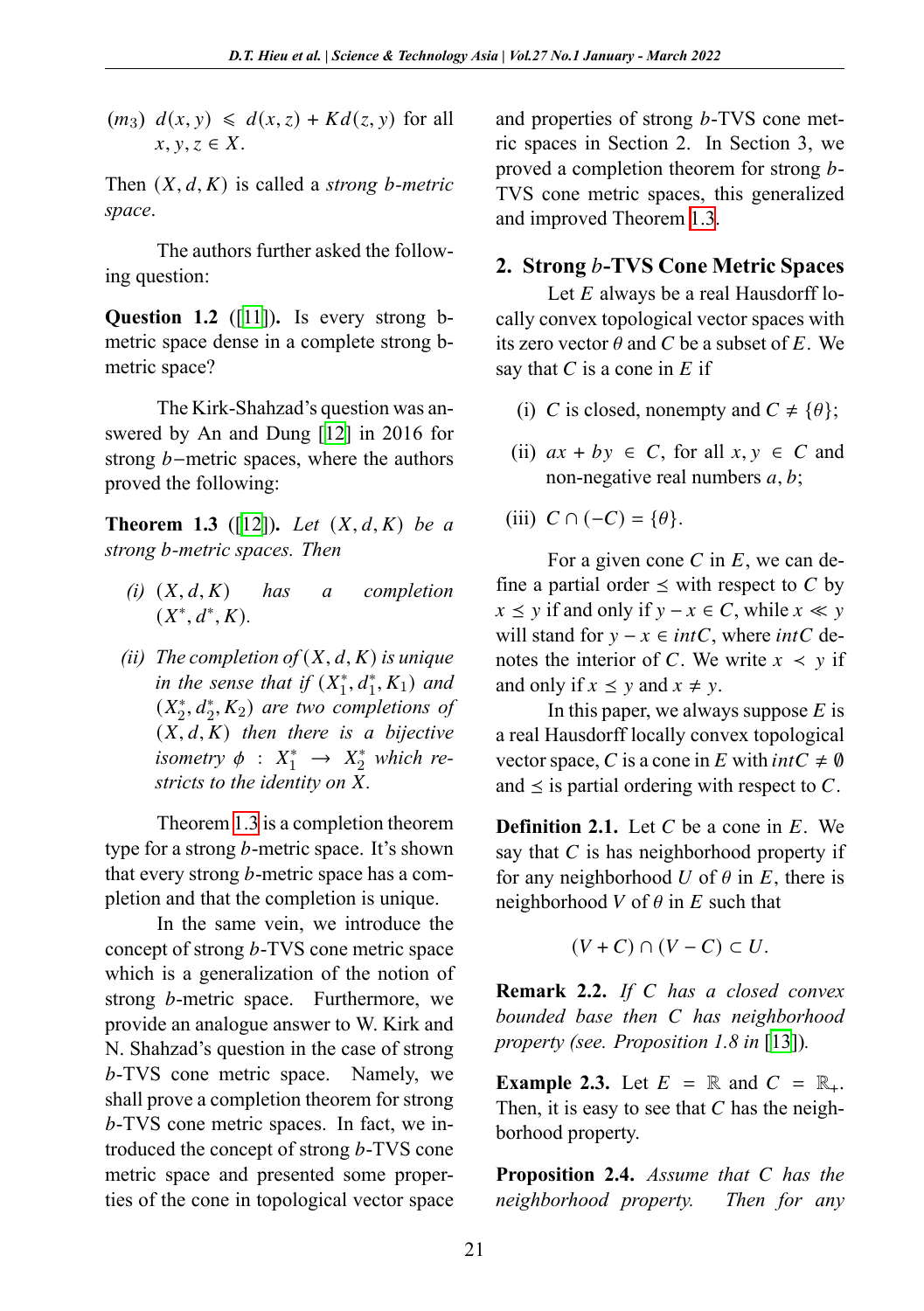*neighborhood*  $U$  *of*  $\theta$  *in*  $E$ *, there is*  $e \in$  $E, \theta \ll e$  *such that* 

$$
C \cap (e - C) \subset U.
$$

*Proof.* Assume that  $C$  has the neighborhood property. Let  $U$  be an arbitrary neighborhood of  $\theta$  in *E*, there is neighborhood *V* of  $\theta$  in  $E$  such that

$$
(V+C)\cap (V-C)\subset U.
$$

Since *intC*  $\neq$  0, we can choose  $a \in$  $E, \theta \ll a$ . From  $\lim_{n\to\infty} \frac{1}{n}$  $\frac{1}{n}a = \theta$ , there is  $n_0$  such that

$$
\frac{1}{n}a \in V \text{ for all } n \ge n_0.
$$

<span id="page-2-0"></span>Set  $e = \frac{1}{n}$  $\frac{1}{n_0}a$ . Hence  $e \in E$ ,  $\theta \ll e$  and

$$
C \cap (e - C) \subset (V + C) \cap (V - C) \subset U.
$$

□

**Lemma 2.5.** *Suppose that has the neighborhood property in a real Hausdorff locally convex topological vector space E*. Let  ${u_n}$ ,  ${v_n}$ ,  ${w_n}$  be sequences in E *such that*  $w_n \leq u_n \leq v_n$  *for all*  $n \geq 1$ *and*  $\lim_{n\to\infty} v_n = \lim_{n\to\infty} w_n = \theta$ . *Then*  $\lim_{n\to\infty}u_n=\theta.$ 

*Proof.* Let  $U$  be an arbitrary neighborhood of  $\theta$  in *E*. Since *C* has the neighborhood property, there is neighborhood V of  $\theta$  in E such that

 $(V + C) \cap (V - C) \subset U$ .

Since  $\lim_{n\to\infty} v_n = \lim_{n\to\infty} w_n = \theta$ , there exists  $n_0$  such that  $v_n$ ,  $w_n \in V$  for all  $n \geq n_0$ .

On the other hand, since  $w_n \leq u_n$  $v_n$  for all  $n \geq 1$ , we have  $u_n \in (w_n + C) \cap$  $(v_n - C)$  for all  $n \ge 1$ . Thus  $u_n \in (V + C) \cap$  $(V - C)$  for all  $n \ge n_0$ . Therefore,  $u_n \in U$ for all  $n \ge n_0$ . Hence  $\lim_{n \to \infty} u_n = \theta$ .  $\Box$  <span id="page-2-1"></span>**Example 2.6.** Let  $E = C_{[0,1]}^1$  with the norm  $||f|| = ||f||_{\infty} + ||f'||_{\infty},$ 

and consider the cone

$$
C = \{ f \in E : f(t) \ge 0 \text{ for all } t \in [0, 1] \}.
$$

Then,  $C$  has no neighborhood property. Indeed, consider  $f_n(t) = \frac{t^n}{n}$  $\frac{m}{n}$  and  $g_n(t) = \frac{1}{n}$  $\frac{1}{n}$  for all  $t \in [0, 1]$ . Then  $\theta \le f_n \le$  $g_n$  for all *n* and  $\lim_{n\to\infty} g_n = \theta$  $\lim_{n\to\infty} g_n = \theta$  $\lim_{n\to\infty} g_n = \theta$ .

On the other hand, we have

$$
||f_n|| = \max_{t \in [0,1]} \frac{t^n}{n} + \max_{t \in [0,1]} t^{n-1} = 1 + \frac{1}{n} > 1,
$$

for all  $n \geq 1$ . Hence  $f_n$  does not converge to  $\theta$ . By Lemma 2.5, C has no neighborhood property.

**Definition 2.7.** (See [9]) Let  $C$  be a cone in normed space  $E$ . We say that  $C$  is normal if there is a number  $M > 0$  such that for all  $x, y \in E$ ,

 $\theta \leq x \leq y$  implies  $||x|| \leq M||y||$ .

**Proposition 2.8.** *Let be a normal cone in normed space . Then has the neighborhood property.*

*Proof.* Assume that  $C$  has no neighborhood property. Then there exists  $\epsilon > 0$  such that for any  $n \geq 1$ , we have

$$
[B(\theta,\frac{1}{n})+C]\cap[B(\theta,\frac{1}{n})-C]\not\subset B(\theta,\epsilon),
$$

where  $B(\theta, \delta) = \{x \in E : ||x|| < \delta\}$ . Thus, for any  $n \geq 1$ , there exists  $u_n \in C$ ,  $v_n \in$  $B(\theta, \frac{1}{n})$  such that  $u_n \le v_n$  and  $u_n \notin B(\theta, \epsilon)$ . Since C is normal cone and  $\lim_{n\to\infty} v_n = \theta$ , then  $\lim_{n\to\infty} u_n = \theta$ . Hence  $\theta \notin B(\theta, \epsilon)$ . This is a contradiction. □

**Definition 2.9.** Let  $X$  be a nonempty set and  $K \geq 1$ . The mapping  $d : X \times X \rightarrow E$ is called a *strong b-cone metric* on X if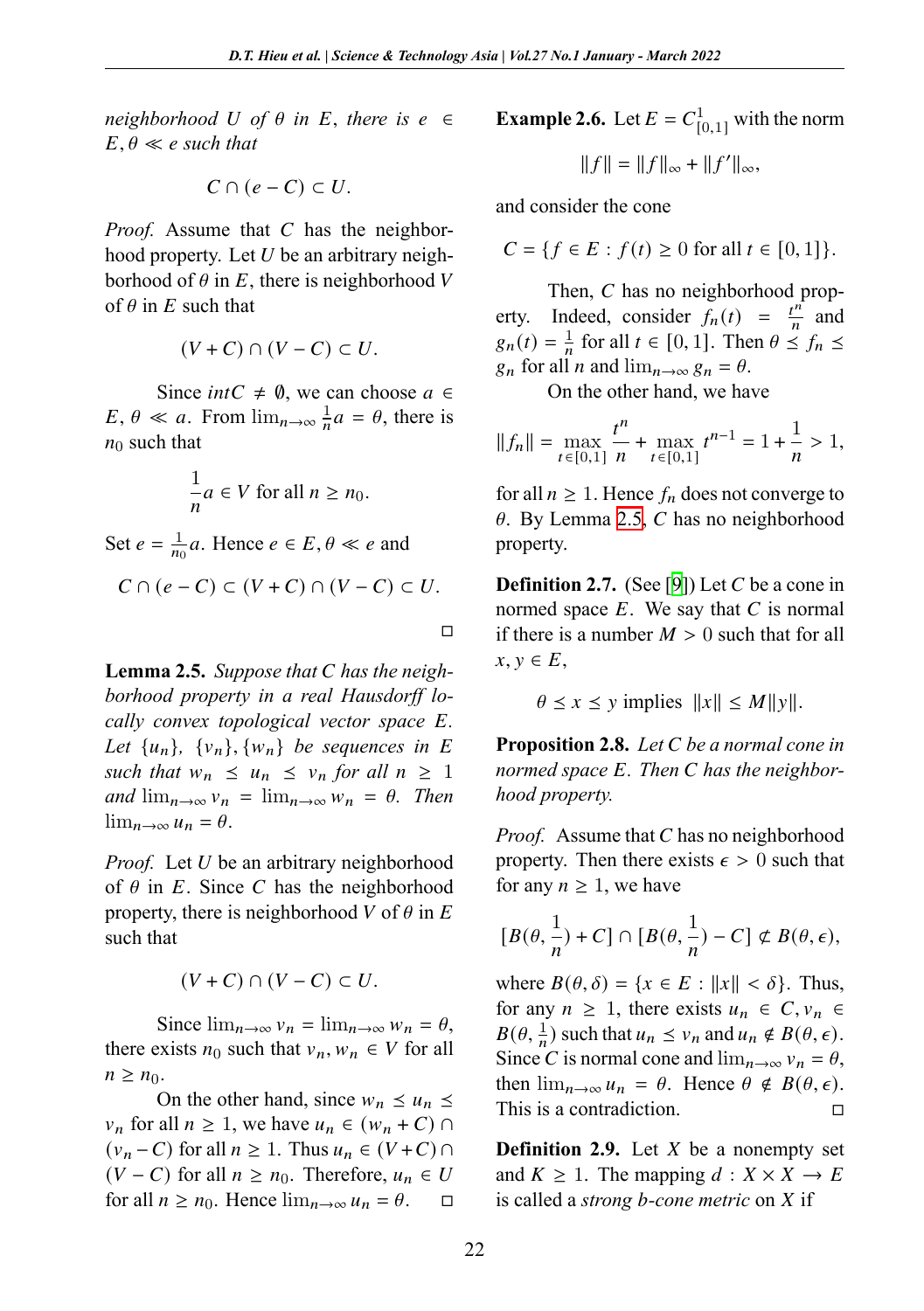- $(d_1)$   $\theta \leq d(x, y)$  for all  $x, y \in X$  and  $d(x, y) = \theta$  if and only if  $x = y$ ;
- (*d*<sub>2</sub>)  $d(x, y) = d(y, x)$  for all  $x, y \in X$ ;
- $(d_3)$   $d(x, y) \leq d(x, z) + Kd(z, y)$  for all  $x, y, z \in X$ .

Then  $(X, E, C, K, d)$  is called a *strong b*-*TVS cone metric space*.

**Definition 2.10.** Let  $(X, E, C, K, d)$  be a strong b-TVS cone metric space. Let  $\{x_n\}$ be a sequence in  $X$ . We say that

- (i) x is the limit of  $\{x_n\}$  if for every  $e \in$ E with  $\theta \ll e$  there is  $n_0$  such that  $d(x_n, x) \ll e$  for all  $n \geq n_0$ . We denote this by  $x_n \to x$  or  $\lim_{n\to\infty} x_n$ .
- (ii)  $\{x_n\}$  is Cauchy sequence if for every  $e \in E$  with  $\theta \ll e$  there is  $n_0$  such that  $d(x_n, x_m) \ll e$  for all  $n, m \geq n_0$ .

Now, we prove some results in strong -TVS cone metric spaces for orders generated by the cone in a real Hausdorff locally convex topological vector spaces.

**Lemma 2.11.** *Let*  $(X, E, C, K, d)$  *be a strong b*-*TVS* cone metric space and  $\{x_n\}$ *be a sequence in . Then we have:*

- *(i) If*  $\{x_n\}$  *converges to*  $x \in X$  *then*  $\{x_n\}$ *is a Cauchy sequence.*
- *(ii) If*  $\{x_n\}$  *converges to*  $x \in X$  *and*  $\{x_n\}$ *converges to*  $y \in X$ *, then*  $x = y$ *.*

*Proof.* (i) Suppose that  $\lim_{n\to\infty} x_n = x$ *X*. For any  $e \in E$ ,  $\theta \ll e$ , there is  $n_0$  such that

$$
d(x_n, x) \ll \frac{e}{2} \text{ and } d(x_m, x) \ll \frac{e}{2K}
$$

for all  $n, m \geq n_0$ . This implies

$$
d(x_n, x_m) \le d(x_n, x) + K d(x_m, x) \ll e,
$$

for all  $n, m \geq n_0$ . Hence  $\{x_n\}$  is a Cauchy sequence.

(ii) Let  $e \in E$ ,  $0 \ll \theta$ . Since  $\lim_{n \to \infty} x_n =$  $x, \lim_{n\to\infty} x_n = y$ , for any  $k \ge 1$ , there exists  $n_0$  such that

$$
d(x_n, x) \ll \frac{e}{2k} \text{ and } d(x_n, y) \ll \frac{e}{2kK},
$$

for all  $n \geq n_0$ . This implies

$$
d(x, y) \le d(x_n, x) + Kd(x_n, y) \ll \frac{e}{k},
$$

<span id="page-3-0"></span>for all  $n \geq n_0$ . Hence

$$
\frac{e}{k} - d(x, y) \in C \text{ for all } k \ge 1.
$$

Then, by the closedness of  $C$ ,  $-d(x, y) \in C$ . Therefore,  $x = y$ .

**Lemma 2.12.** *Let*  $(X, E, C, K, d)$  *be a strong -TVS cone metric space, has the neighborhood property and*  $\{x_n\}$ ,  $\{y_n\}$  *be two sequences in X. Then* 

- *(i)*  $\lim_{n\to\infty} x_n = x \in X$  *if and only if*  $\lim_{n\to\infty} d(x_n, x) = \theta.$
- *(ii)*  $\{x_n\}$  *is a Cauchy sequence if and only*  $if$   $\lim_{n,m\to\infty} d(x_n, x_m) = \theta.$
- *(iii) If*  $\lim_{n\to\infty} x_n = x \in X$  *and*  $\lim_{n\to\infty} y_n = y \in X$ , then  $\lim_{n\to\infty} d(x_n, y_n) = d(x, y).$

*Proof.* (i) Suppose that  $\lim_{n\to\infty} x_n = x$ X. Let U be an arbitrary neighborhood of  $\theta$ in  $E$ . Since  $C$  has the neighborhood property, then by Proposition 2.4, there exists  $e \in E$ ,  $\theta \ll e$  such that

$$
C \cap (e - C) \subset U.
$$

By  $\lim_{n\to\infty} x_n = x \in X$ , there is  $n_0$ such that

$$
d(x_n, x) \ll e \text{ for all } n \ge n_0.
$$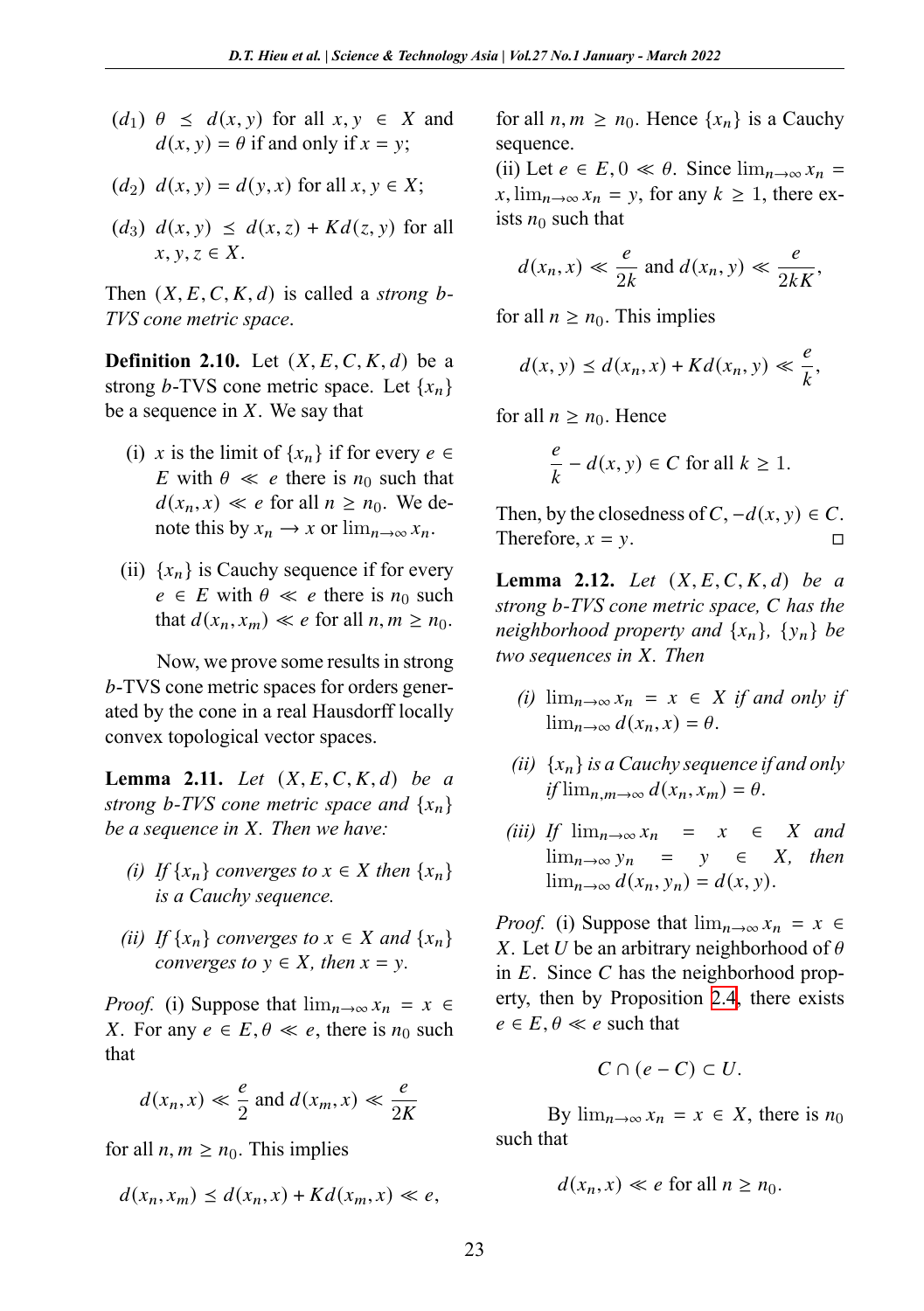This implies

$$
d(x_n, x) \in e - intC \subset e - C \text{ for all } n \ge n_0.
$$

Hence

$$
d(x_n, x) \in C \cap (e - C) \text{ for all } n \ge n_0.
$$

Thus,  $d(x_n, x) \in U$  for all  $n \geq n_0$ . This means  $\lim_{n\to\infty} d(x_n, x) = \theta$ .

Conversely, suppose that  $\lim_{n\to\infty} d(x_n, x) = \theta$ . For  $e \in E, \theta \ll e$ , then there is a neighborhood U of  $\theta$  in E such that

 $e - U \subset intC$ .

Since  $\lim_{n\to\infty} d(x_n, x) = \theta$ , then there is  $n_0$  such that

$$
d(x_n, x) \in U \text{ for all } n \ge n_0.
$$

This implies

$$
e - d(x_n, x) \in intC \text{ for all } n \ge n_0.
$$

This means that  $d(x_n, x) \ll e$  for all  $n \geq n_0$ . Hence  $\lim_{n\to\infty} x_n = x$ .

(ii) Suppose  $\{x_n\}$  is a Cauchy sequence. Let U be an arbitrary neighborhood of  $\theta$  in E. Because  $C$  has neighborhood property and by Proposition 2.4, there is  $e \in E$ ,  $\theta \prec e$ such that

$$
C\cap (e-C)\subset U.
$$

Since  $\{x_n\}$  is a Cauchy sequence, there is  $n_0$  such that

$$
d(x_n, x_m) \ll e \text{ for all } n, m \ge n_0.
$$

This implies

$$
d(x_n, x_m) \in e-intC \subset e-C \text{ for all } n, m \ge n_0.
$$

**Hence** 

$$
d(x_n, x_m) \in C \cap (e - C) \text{ for all } n, m \ge n_0.
$$

Thus,  $d(x_n, x_m) \in U$  for all  $n, m \ge n_0$ . This means  $\lim_{n,m\to\infty} d(x_n, x_m) = \theta$ .

Conversely, suppose that  $\lim_{n,m\to\infty} d(x_n, x_m) = \theta$ . Let  $e \in E$ and  $\theta \ll e$ . Then there is a neighborhood U of the  $\theta$  in E such that

$$
e-U\subset intC.
$$

Since  $\lim_{n,m\to\infty} d(x_n, x_m) = \theta$ , then there is  $n_0$  such that

$$
d(x_n, x_m) \in U \text{ for all } n, m \ge n_0.
$$

This implies

$$
e - d(x_n, x_m) \in intC \text{ for all } n, m \ge n_0.
$$

This means that  $d(x_n, x_m) \ll e$  for all  $n, m \geq n_0$ . Hence  $\{x_n\}$  is a Cauchy sequence.

(iii) We have

 $d(x_n, y_n) \leq K d(x_n, x) + d(x, y) + K d(y_n, y),$ and

$$
d(x, y) \le Kd(x_n, x) + d(x_n, y_n) + Kd(y_n, y)
$$

for all  $n \geq 1$ . This implies

$$
-K[d(x_n, x)+d(y_n, y)]
$$
  
\n
$$
\leq d(x, y) - d(x_n, y_n)
$$
  
\n
$$
\leq K[d(x_n, x) + d(y_n, y)],
$$

for all  $n \geq 1$ .

Since $\lim_{n\to\infty} [d(x_n, x) + d(y_n, y)] =$  $\lim_{n\to\infty} [d(x_n, x) + d(y_n, y)] =$  $\lim_{n\to\infty} [d(x_n, x) + d(y_n, y)] =$  $\theta$  and by Lemma 2.5, we have

$$
\lim_{n \to \infty} [d(x, y) - d(x_n, y_n)] = \theta.
$$

Hence  $\lim_{n\to\infty} d(x_n, y_n) = d(x, y)$  $\lim_{n\to\infty} d(x_n, y_n) = d(x, y)$  $\lim_{n\to\infty} d(x_n, y_n) = d(x, y)$ . □

**Remark 2.13.** *Note that in* [9]*, Lemma 2.12 was proved with a condition that is a normal cone. Whereas in our own case, we suppose that the cone has neighborhood property instead. Further, Lemma 2.12 may* fail to hold if C has no neighborhood prop*erty in . The following example illustrates this.*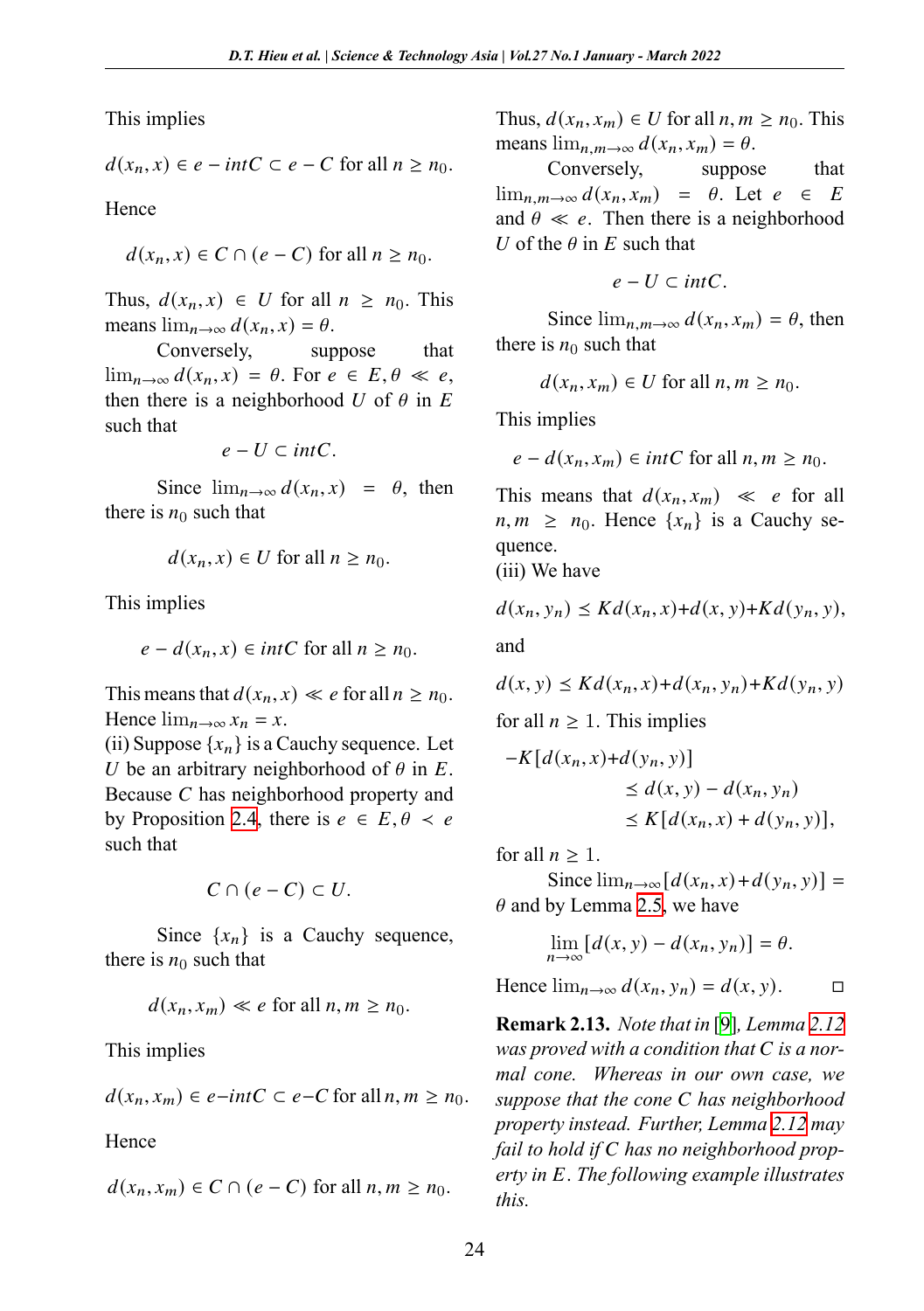**Example 2.14.** Let  $E = C_{[0,1]}^1$  wit[h th](#page-2-1)e norm

 $||f|| = ||f||_{\infty} + ||f'||_{\infty},$ 

and consider the cone  $C = \{ f \in E : f(t) \ge$ 0 for all  $t \in [0, 1]$ . Then we have C not has neighborhood property (see, Example 2.6).

Let  $X = \{0, \frac{1}{n}\}$  $\frac{1}{n}$  :  $n \geq 1$ } and  $d$  :  $X \times$  $X \rightarrow E$  by

$$
d(x, y) = \begin{cases} \theta, & \text{if } x = y, \\ |f_n - f_m|, & \text{if } x \neq y \in \{\frac{1}{n}, \frac{1}{m}\}, \\ f_n, & \text{if } x \neq y \in \{\frac{1}{n}, 0\}, \end{cases}
$$

where  $f_n(t) = \frac{t^n}{n}$  $\frac{f^n}{n}$  for all  $t \in [0,1], n \ge 1$ and  $\theta$  is zero vector in  $E$ .

We can check that  $d$  is a strong  $b$ -TVS cone metric on X with  $K = 1$  and  $(X, E, C, K = 1, d)$  is a strong *b*-TVS cone metric spac[e. M](#page-10-5)oreover, we have

$$
d(\frac{1}{n},0) = f_n \le \frac{I_E}{n} \text{ for all } n \ge 1,
$$

where  $I_E \in E$  by  $I_E(t) = t$  for all  $t \in [0, 1]$ .

Since  $\lim_{n\to\infty} \frac{I_E}{n} = \theta$ , by Proposition 1.4 in [14], for any  $e \in E$ ,  $\theta \ll e$ , there exists  $n_0$  such that

$$
\frac{I_E}{n} \ll e \text{ for all } n \ge n_0.
$$

Thus  $d\left(\frac{1}{n}\right)$  $\frac{1}{n}$ , 0) « *e* for all  $n \ge n_0$ . Hence  $\lim_{n\to\infty}\frac{1}{n}$  $\frac{1}{n} = 0.$ 

On the other hand, we have

$$
||d(\frac{1}{n},0) - \theta|| = ||f_n - \theta||
$$
  
= 
$$
\max_{t \in [0,1]} \frac{t^n}{n} + \max_{t \in [0,1]} t^{n-1}
$$
  
= 
$$
1 + \frac{1}{n} > 1,
$$

for all  $n \geq 1$ . Hence  $d(\frac{1}{n})$  $\frac{1}{n}$ , 0) does not converge to  $\theta$  in E. Thus, Lemma 2.12 does not holds.

# **3. Completion of Strong** *b***-TVS Cone Metric Spaces**

Let  $(X, E, C, K, d)$  be a strong b-TVS cone metric space. For  $x_0 \in X$  and  $e \in E, \theta \ll e$ , the subset

$$
B(x_0, e) := \{ x \in X : d(x_0, x) \ll e \}
$$

of  $X$  will be called an open ball centered at  $x_0$  with radius e. We say that  $A \subset X$ is an open set if for any  $x \in A$ , there is  $e_x \in E, \theta \ll e_x$  such that  $B(x, e_x) \subset A$ . A set  $B \subset X$  is closed if it's complement is open. The closure of A, denoted by  $\overline{A}$  is defined to be the intersection of closed sets containing  $A$ .  $A$  is said to be dense in  $X$  if  $\overline{A} = X$ .

**Remark 3.1.** *If*  $(X, E, C, K, d)$  *is a strong -TVS cone metric space, then the following statements are true:*

- *(i) The empty set* **Ø** *and the space X are open and closed;*
- *(ii)* The open ball  $B(x_0, e)$  *is open and the closed ball*  $B(x_0, e)$  *is closed, where*

 $\overline{B}(x_0, e) := \{x \in X : d(x_0, x) \leq e\},\,$ 

*with*  $e \in E, \theta \ll e$  *and*  $x_0 \in X$ ;

- *(iii) The union of open sets is open, the intersection of an arbitrary number of closed sets is closed;*
- *(iv) The intersection of an finite number of open sets is open, the union of an finite number of closed sets is closed.*

**Lemma 3.2.** *A sequence*  $\{x_n\}$  *is convergent to*  $x$  in  $(X, E, C, K, d)$  *if and only if for any open set W* containing x there exists  $n_0$  such *that*

$$
x_n \in W \text{ for all } n \ge n_0.
$$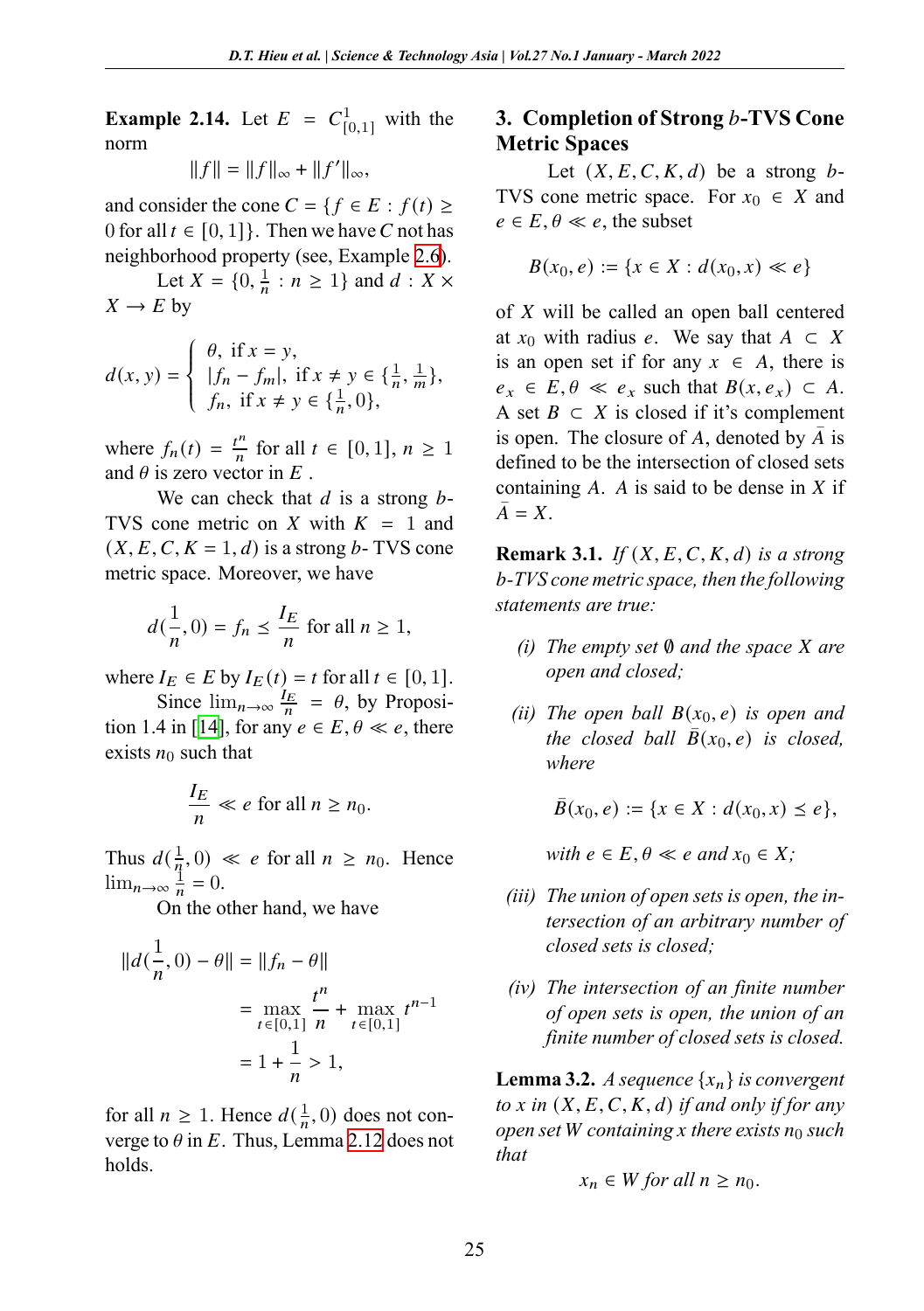*Proof.* Suppose that  $\lim_{n\to\infty} x_n = x$ . Let W be an open set containing  $x$ . Then there is  $e \in E, \theta \ll e$  such that  $B(x, e) \subset W$ . Since  $\lim_{n\to\infty} x_n = x$ , there exists  $n_0$  such that  $d(x, x_n) \ll e$  for all  $n \geq n_0$ . Hence  $x_n \in W$  for all  $n \geq n_0$ .

<span id="page-6-0"></span>Conversely, let any  $e \in E, \theta \ll$ e. Then  $B(x, e)$  is open set containing x. By hypothesis, there is  $n_0$  such that  $x_n \in$  $B(x, e)$  for all  $n \ge n_0$ . Hence  $d(x, x_n) \ll e$ for all  $n \ge n_0$ . Thus,  $\lim_{n \to \infty} x_n = x$ .  $\Box$ 

**Lemma 3.3.** *Let be a subset of strong*  $b$ -TVS cone metric space  $(X, E, C, K, d)$ . *Then we have*  $x \in \overline{A}$  *if and only if there exists an sequence*  $\{x_n\}$  ⊂ *A such that*  $\lim_{n\to\infty} x_n = x.$ 

*Proof.* Suppose that  $x \in \overline{A}$ . Then for each  $n \geq 1, e \in E, \theta \ll e$ , we have

$$
B(x,\frac{e}{n})\cap A\neq\emptyset.
$$

We choose  $x_n \in B(x, \frac{e}{n}) \cap A$  for all  $n \geq 1$ . This implies that  $\{x_n\} \subset A$  and  $\lim_{n\to\infty} x_n = x.$ 

Conversely, assume that there exists a sequence  $\{x_n\}$  ⊂ A such that  $\lim_{n\to\infty} x_n = x$ . We prove that  $x \in \overline{A}$ . If not, we have  $x \in X \backslash A$ . If  $X \backslash A$  is an open set, then there exists  $n_0$  such that  $x_n \in X \backslash A$ for all  $n \geq n_0$ , which a contradiction with  ${x_n} \subset A.$ 

**Lemma 3.4.** *Let be a subset of st[rong](#page-6-0)*  $b$ -*TVS* cone metric space  $(X, E, C, K, d)$ . *Then is dense in if and only if for each*  $x \in X$  and  $e \in E$ ,  $\theta \ll e$ , there exists  $a \in A$ *such that*  $d(x, a) \ll e$ .

*Proof.* Suppose A is dense in X. Let  $x \in$ X and  $e \in E, \theta \ll e$ . By Lemma 3.3, there exists a sequence  $\{x_n\} \subset A$  such that  $\lim_{n\to\infty} x_n = x$ . This implies that there is  $n_0$ such that  $d(x, x_n) \ll e$  for all  $n \geq n_0$ . Set  $a = x_{n_0}$ . Then we have  $d(x, a) \ll e$ .

Conversely, let  $x \in X$  and  $\theta \ll e$ . For each  $n \geq 1$ , there exists  $a_n \in A$  such that  $d(a_n, x) \ll \frac{e}{n}$ . This implies  $\{a_n\} \subset A$ such that  $\lim_{n\to\infty} a_n = x$ . Hence  $x \in A$  and A is dense in  $X$ .  $\square$ 

**Definition 3.5.** Let  $(X, E, C, K, d)$  be a strong *b*-TVS cone metric space.

- (i) If every Cauchy sequence is convergent in X, then  $(X, E, C, K, d)$  is called a complete strong b-TVS cone metric space.
- (ii) A map  $f : X \rightarrow Y$  from a strong  $b$ -TVS cone metric space  $(X, E, C, K, d)$  into a strong b-TVS cone metric space  $(Y, E, C, K', d')$  is called an isometry if

$$
d'(f(x), f(y)) = d(x, y)
$$

for all  $x, y \in X$ .

(iii) A complete strong  $b$ -TVS cone metric space  $(X^*, E, C, K^*, d^*)$  is said to be a completion of the strong  $b$ -TVS cone metric space  $(X, E, C, K, d)$  if there exists an isometry  $f : X \to X^*$ such that  $\overline{f(X)} = X^*$ .

<span id="page-6-1"></span>We can now state and prove the theorem that every strong b-TVS cone metric space can be completed.

**Theorem 3.6.** *Let*  $(X, E, C, K, d)$  *be a strong b*-*TVS* cone metric space and the *cone has neighborhood property in a complete real Hausdorff locally convex topological vector space E. Then* 

- $(i)$   $(X, E, C, K, d)$  has a completion  $(X^*, E, C, K, d^*)$ ;
- *(ii) The completion of*  $(X, E, C, K, d)$ *is unique in the sense that if*  $(X_1^*, E, C, K_1, d_1^*)$ ) *and*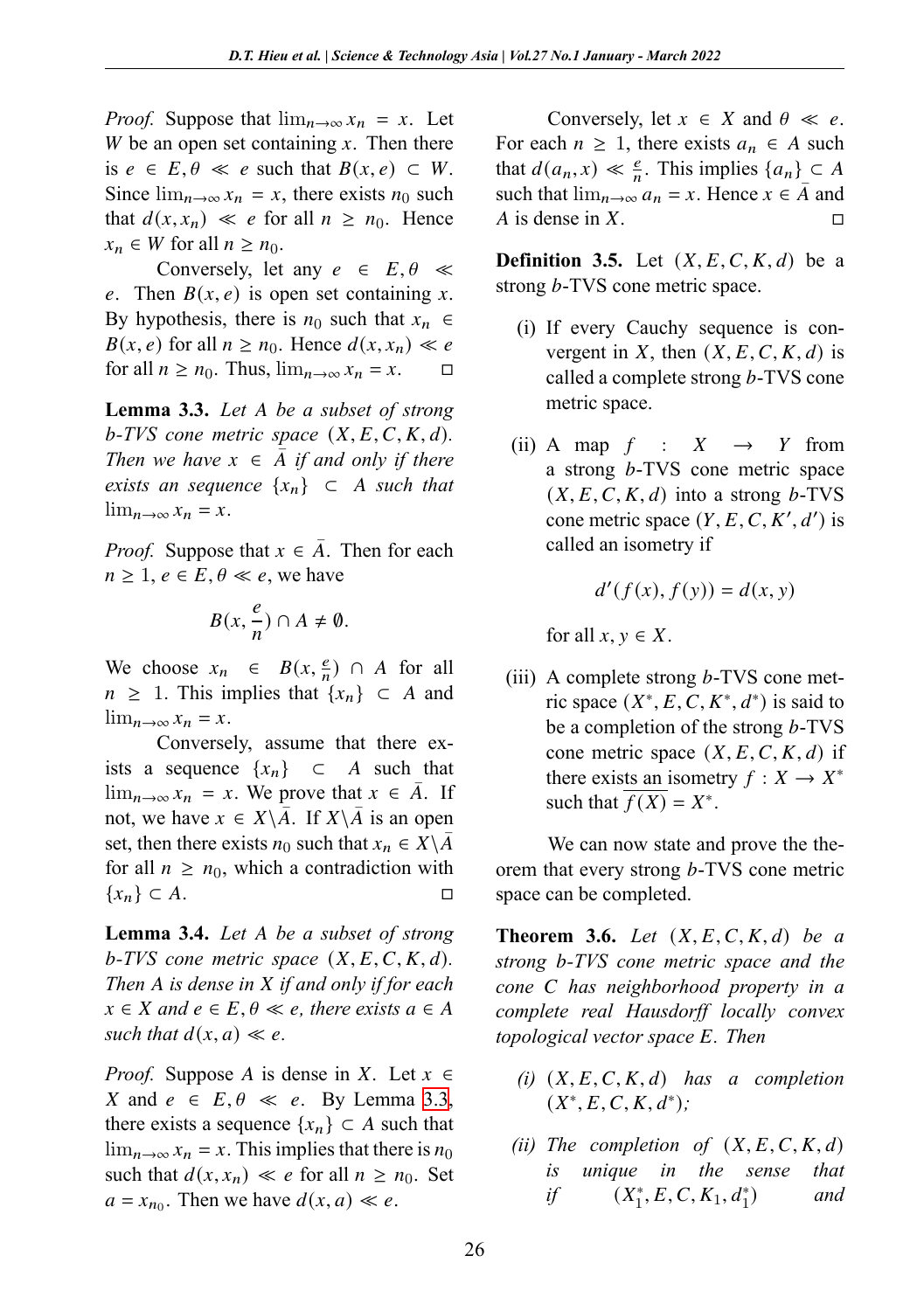$(X_2^*, E, C, K_2, d_2^*)$  are two com*pletions of*  $(X, E, C, K, d)$  *then there is a bijective isometry*  $\phi: X_1^* \to X_2^*$ *which restricts to the identity on X.* 

*Proof.* (i) Let *S* denote the set of all Cauchy sequences in  $(X, E, C, K, d)$ . Define a relation  $\sim$  on S as follows:

For  ${x_n}$ ,  ${y_n}$  ∈ *S*, we say  ${x_n}$  ∼  ${y_n}$  if  $\lim_{n\to\infty} d(x_n, y_n) = \theta$ .

It is not difficult to see that ∼ is an equivalence relation on S. Denote  $X^* =$  ${x^*} = [{x_n}] : {x_n} \in S}$  where  $x^* =$  $[\{x_n\}]$  is the equivalence class of  $\{x_n\}$  under the relation  $\sim$ . Define the function  $d^*$ :  $X^* \times X^* \to E$  by

$$
d^*(x^*, y^*) = \lim_{n \to \infty} d(x_n, y_n).
$$

We first show that  $\lim_{n\to\infty} d(x_n, y_n)$  exists. Indeed, we see that, for all  $n, m$ 

$$
d(x_n, y_n) \le K d(x_n, x_m) + d(x_m, y_n)
$$
  
\n
$$
\le K d(x_n, x_m)
$$
  
\n
$$
+ d(x_m, y_m) + K d(y_m, y_n)
$$

This implies that

$$
d(x_n, y_n) - d(x_m, y_m)
$$
  
\n
$$
\leq K d(x_n, x_m) + K d(y_m, y_n)
$$

for all  $n, m$ . Similarly, we have

$$
d(x_m, y_m) - d(x_n, y_n)
$$
  
\n
$$
\leq K d(x_n, x_m) + K d(y_m, y_n)
$$

for all  $n, m$ . Hence

$$
-K[d(x_n,x_m) + d(y_m, y_n)]
$$
  
\n
$$
\leq d(x_n, y_n) - d(x_m, y_m)
$$
  
\n
$$
\leq K[d(x_n, x_m) + d(y_m, y_n)]
$$

for all  $n, m$ . Since

$$
\lim_{n,m \to \infty} -K[d(x_n, x_m) + d(y_m, y_n)]
$$
  
= 
$$
\lim_{n,m \to \infty} K[d(x_n, x_m) + d(y_m, y_n)]
$$
  
= 
$$
\theta,
$$

and by Lemma 2.5, we have

$$
\lim_{n,m\to\infty} [d(x_n,y_n)-d(x_m,y_m)] = \theta.
$$

Therefore,  $\{d(x_n, y_n)\}\$ is a Cauchy sequence in  $E$ . Since  $E$  is complete, thus  $\lim_{n\to\infty} d(x_n, y_n)$  exists.

Next, we show that  $d^*$  is well defined. Indeed, if  $\{x_n\} \sim \{z_n\}$  and  $\{y_n\} \sim$  ${w_n}$  then

$$
\lim_{n \to \infty} d(x_n, z_n) = \lim_{n \to \infty} d(y_n, w_n) = \theta.
$$

From the relation

$$
d(x_n, y_n) \le K d(x_n, z_n)
$$
  
+  $d(z_n, w_n) + K d(w_n, y_n)$ 

and the relation

$$
d(z_n, w_n) \le K d(z_n, x_n)
$$
  
+ 
$$
d(x_n, y_n) + K d(y_n, w_n),
$$

it follows t[hat](#page-2-0)

$$
-K\left[d(x_n, z_n) + d(w_n, y_n)\right] \le d(x_n, y_n) - d(z_n, w_n)
$$
  

$$
\le K\left[d(x_n, z_n) + d(w_n, y_n)\right].
$$

By Lemma 2.5, we have

$$
\lim_{n\to\infty}d(x_n,y_n)=\lim_{n\to\infty}d(z_n,w_n).
$$

Therefore, the function  $d^*$  is well defined.

We next show that  $d^*$  is a strong b-TVS cone metric on  $X^*$ . Since  $\theta \leq$  $d(x_n, y_n)$  for all *n* and by the closedness of  $C$ , it follows that

$$
\theta \le \lim_{n \to \infty} d(x_n, y_n) = d^*(x^*, y^*).
$$

If  $d^*(x^*, y^*) = \theta$  then  $\lim_{n \to \infty} d(x_n, y_n) =$  $θ$ . This is equivalent to {x<sub>n</sub>} ~ {y<sub>n</sub>} and thus  $x^* = y^*$ . Since  $d(x_n, y_n) = d(y_n, x_n)$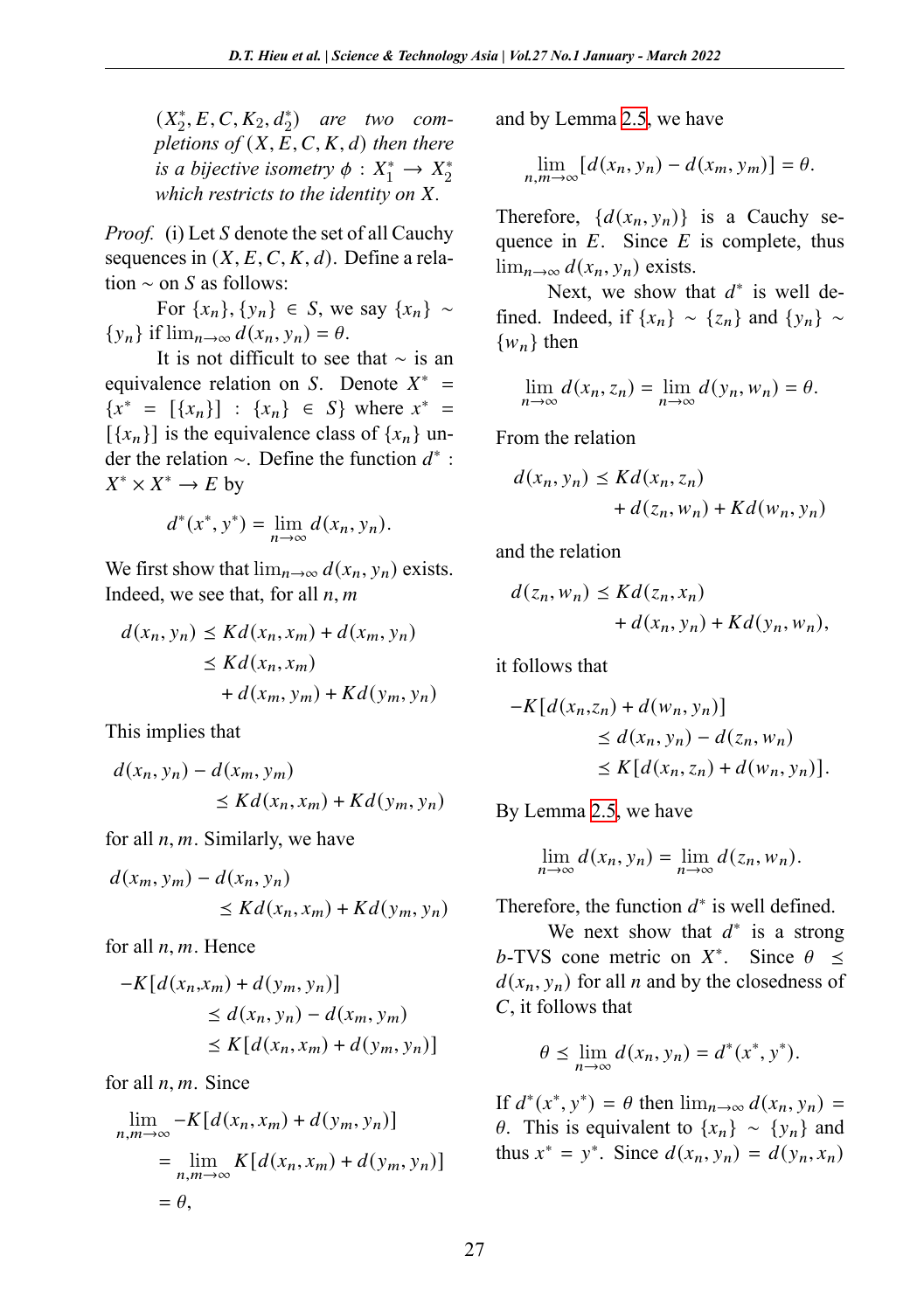for all *n*, we have  $d^*(x^*, y^*) = d^*(y^*, x^*)$ . Finally, Th<sub>1</sub>

$$
d^*(x^*, y^*) = \lim_{n \to \infty} d(x_n, y_n)
$$
  
\n
$$
\leq \lim_{n \to \infty} d(x_n, z_n)
$$
  
\n
$$
+ K \lim_{n \to \infty} d(z_n, y_n)
$$
  
\n
$$
= d^*(x^*, z^*) + Kd^*(z^*, y^*),
$$

where  $\{x_n\} \in x^*$ ,  $\{y_n\} \in y^*$  and  $\{z_n\} \in z^*$ . Thus,  $d^*$  is a strong  $b$ -TVS cone metric on  $X^*$ .

For each  $x \in X$ , we put  $f(x) =$  $[\{x, x, ...\}] \in X^*$ . Since  $d^*(f(x), f(y)) =$  $\lim_{n\to\infty} d(x, y) = d(x, y)$  $\lim_{n\to\infty} d(x, y) = d(x, y)$  $\lim_{n\to\infty} d(x, y) = d(x, y)$  for all  $x, y \in$ X then we have  $f$  is an isometry from  $(X, E, C, K, d)$  into  $(X^*, E, C, K, d^*)$ .

Let  $e$  be a fixed point of *intC*. Next, we will prove that  $f(X)$  is dense in  $X^*$ . Indeed, if  $x^* = [\{x_n\}] \in X^*$  then lim<sub>*n*,*m*→∞  $d(x_n, x_m) = \theta$ . By Lemma 2.12,</sub> for each  $i \geq 1$ , there exists  $n_0^i$  such that  $d(x_n, x_m) \ll \frac{e}{i}$  for all  $n, m \ge n_0^i$ . This implies that

$$
\theta \le d^*(f(x_{n_0^i}), x^*) = \lim_{n \to \infty} d(x_{n_0^i}, x_n) \le \frac{e}{i}.
$$

Hence  $\lim_{i\to\infty} d^*(f(x_{n_0^i}), x^*) = \theta$ . Thus  $\lim_{i\to\infty} f(x_{n_0^i}) = x^*$ , that is,  $f(X)$  is dense  $\operatorname{in} X^*$ .

We now prove  $(X^*, E, C, K, d^*)$  is complete. Let  $\{x_n\}$  be a Cauchy sequence in  $X^*$ , where  $x_n^* = [\{x_i^n\}_i]$  with  $\{x_i^n\}_i \in S$ . We have

$$
\lim_{n,m\to\infty}d^*(x_n^*,x_m^*)=\theta.
$$

Since  $f(X)$  is dense in  $X^*$ , for each *n*, there exists  $y_n \in X$  such that

$$
d^*(f(y_n), x_n^*) \ll \frac{e}{Kn}.
$$

$$
\theta \le d(y_n, y_m)
$$
  
=  $d^*(f(y_n), f(y_m))$   
 $\le Kd^*(f(y_n), x_n^*) + d^*(x_n^*, f(y_m))$   
 $\le Kd^*(f(y_n), x_n^*) + d^*(x_n^*, x_m^*)$   
+  $Kd^*(x_m^*, f(y_m))$   
 $\ll \frac{e}{n} + \frac{e}{m} + d^*(x_n^*, x_m^*).$ 

Since  $\lim_{n,m\to\infty} \left[\frac{e}{n}\right]$  $\frac{e}{n} + \frac{e}{m}$  $\frac{e}{m} + d^*(x_n^*, x_m^*)$  =  $\theta$ , then we have  $\lim_{n,m\to\infty} d(y_n, y_m)$  =  $\theta$  and  $\{y_n\}$  is a Cauchy sequence in  $(X, E, C, K, d).$ 

Put  $y^* = [{y_n}] \in X^*$ . Then, we have

$$
\theta \le d^*(x_n^*, y^*) \le K d^*(x_n^*, f(y_n))
$$
  
+ 
$$
d^*(f(y_n), y^*)
$$
  

$$
\le \frac{e}{n} + \lim_{m \to \infty} d(y_n, y_m).
$$

Now, letting  $n \rightarrow \infty$ , we have  $\lim_{n\to\infty} d^*(x_n^*, y^*) = \theta$ , which further means that  $\lim_{n\to\infty} x_n^* = y^*$ . Therefore,  $(X^*, E, C, K, d^*)$  is complete.

(ii) We now prove the uniqueness of the completion. Indeed, let  $(X_1^*, E, C, K_1, d_1^*)$ and  $(X_2^*, E, C, K_2, d_2^*)$  be two completions of  $(X, E, C, K, d)$ . Let  $f_1 : X \to X_1^*$ and  $f_2$  :  $X \rightarrow X_2^*$  be isometries. For each  $x_1^* \in X_1^*$ , there exists  $\{x_n\} \subset X$  such that  $\lim_{n\to\infty} f_1(x_n) = x_1^*$ . This implies that  $\{f_1(x_n)\}\$ is a Cauchy sequence in  $X_1^*$ . Since  $f_1$  is an isometry,  $\{x_n\}$  is a Cauchy sequence in X. Similarly, since  $f_2$  is an isometry, then  $\{f_2(x_n)\}\$ is a Cauchy sequence in  $X_2^*$ . Thus, there exists  $x_2^* \in X_2^*$  such that  $\lim_{n\to\infty} f_2(x_n) = x_2^*$ .

Now, we define  $\phi : X_1^* \rightarrow X_2^*$ by  $\phi(x_1^*) = x_2^*$ . We first show that  $\phi$  is bijective. Indeed, let  $y_2^* \in X_2^*$  be arbitrary. Then there exists  $\{y_n\} \subset X$  such that  $\lim_{n\to\infty} f_2(y_n) = y_2^*$ . Since  $f_2$  is an isometry,  $\{y_n\}$  is a Cauchy sequence in X. By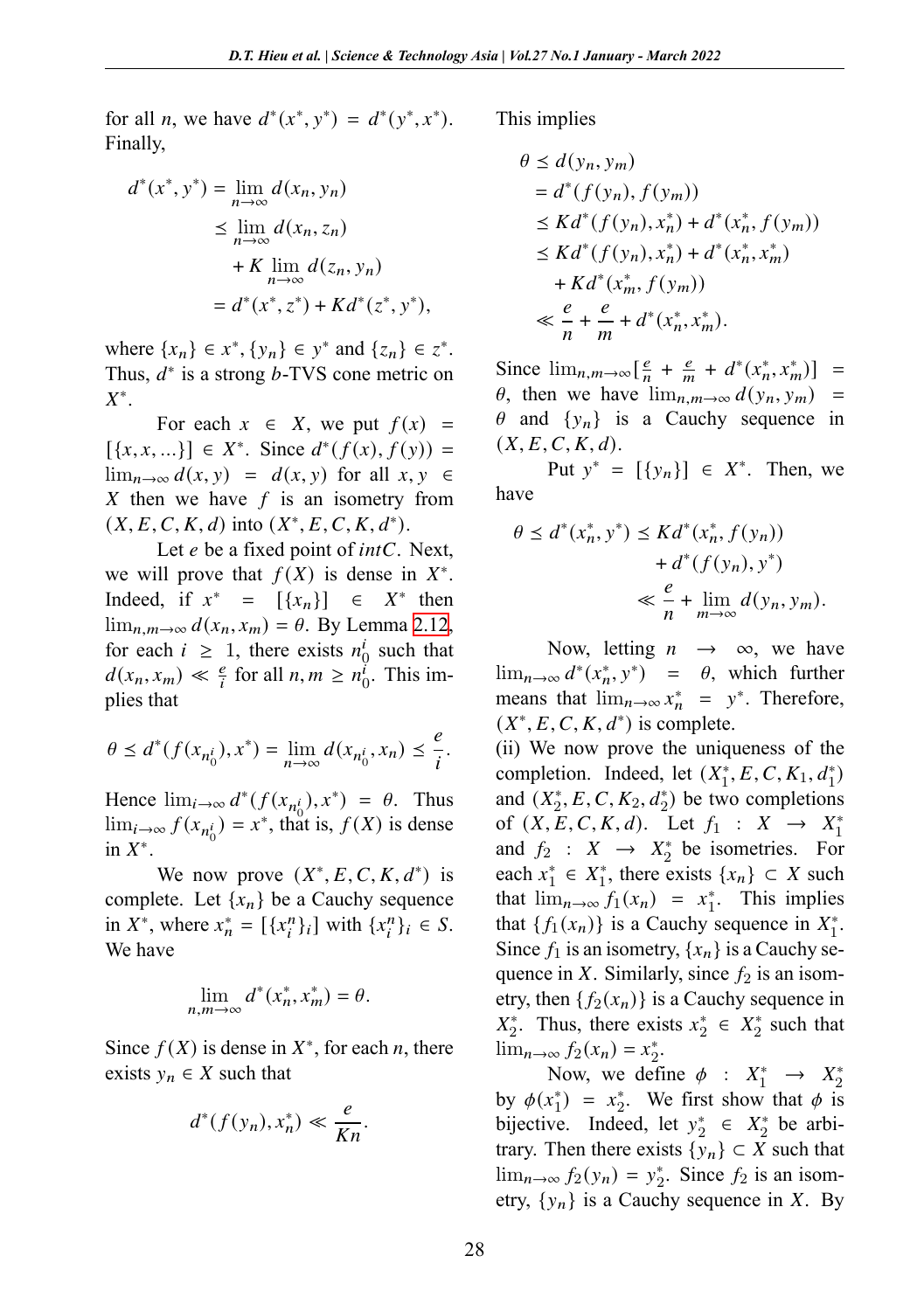the isometry of  $f_1$ ,  $\{f_1(y_n)\}\$ is a Cauchy sequenc[e in](#page-3-0)  $X_1^*$ . This implies there exists  $y_1^* \in X_1^*$  such that  $\lim_{n \to \infty} f_1(y_n) = y_1^*$ . Hence  $\phi(y_1) = y_2$ . This proves that  $\phi$ is bijective. On the other hand, for every  $x^*$ ,  $y^* \in X_1^*$  with  $\lim_{n \to \infty} f_1(x_n) = x^*$ and  $\lim_{n\to\infty} f_1(y_n) = y^*$ , it follows from Lemma 2.12 that

$$
d_1^*(x^*, y^*) = \lim_{n \to \infty} d_1^*(f_1(x_n), f_1(y_n))
$$
  
= 
$$
\lim_{n \to \infty} d(x_n, y_n)
$$
  
= 
$$
\lim_{n \to \infty} d_2^*(f_1(x_n), f_1(y_n))
$$
  
= 
$$
d_2^*(\phi(x^*), \phi(y^*)).
$$

This implies that  $\phi$  is a bijective isometry which restricts to the identity on  $X$ .  $\Box$ 

- **Remark [3.7](#page-10-6)[.](#page-6-1)** *(i) In the proof of Theorem 3.6, we used Lemma 2.5 and 2.12. So, the neighborhood property of the cone C* was used.
	- *[\(i](#page-10-6)i)* When  $E = \mathbb{R}$  and  $C = \mathbb{R}_+$ . Then The*orem 3.6 will reduce to Theorem 2.2 in* [12]*.*

The next example shows that our theorem can be useful, while other results in [12] cannot be applied.

**Example 3.8.** Let  $X = \mathbb{Q}, E = \mathbb{R}^2, C =$  $\{(t,0) \in E : t \geq 0\}, K \geq 1 \text{ and } d : X \times$  $\{(t,0) \in E : t \geq 0\}, K \geq 1 \text{ and } d : X \times$  $\{(t,0) \in E : t \geq 0\}, K \geq 1 \text{ and } d : X \times$  $X \to E$  by

 $d(x, y) = (|x - y|, 0)$  for all  $x, y \in X$ .

Since  $(X, E, C, K, d)$  is not strong *b*-metric space in the sense of An and Dung in [12], we cannot apply Theorem 2.2 of [12]. However, [we c](#page-6-1)an easily check that  $(X, E, C, K, d)$  is a strong b-TVS cone metric space.

Since  $C$  has a closed convex bounded base  $B = \{(1, 0)\}\text{, then } C \text{ has the neigh$ borhood property. Therefore, the assumptions in Theorem 3.6 are satisfied. Moreover, taking  $X^* = \mathbb{R}$  and  $E = \mathbb{R}^2$ , we

have  $(X^*, E, C, K, d^*)$  as a completion of  $(X, E, C, K, d)$ , where  $d^*(x^*, y^*) = (|x^*$  $y^*$ , 0) for all  $x^*$ ,  $y^* \in X^*$ .

#### **Acknowledgments**

<span id="page-9-0"></span>The authors acknowledge the financial support provided by the Center of Excellence in Theoretical and Computational Science (TaCS-CoE), KMUTT. The third author was supported by the "Petchra Pra Jom Klao Ph.D. Research Scholarship at King Mongkut's University of Technology Thonburi".

### **References**

- [1] Abdullahi M. S, Kumam P. Partial  $b_v(s)$ metric spaces and fixed point theorems. Journal of Fixed Point Theory and Applications. 2018;20(3):1-13.
- [2] Abdullahi M. S, Sumalai P, Gopal D, Kumam P. Jungck-type Fixed Point Theorem in 0-complete Partial  $b<sub>v</sub>(s)$ -Metric Spaces. Thai Journal of Mathematics. 2019;18(1):105-12.
- [3] Rehman H.U, Kumam P, Dhompongsa S. Existence of tripled fixed points and solution of functional integral equations through a measure of noncompactness. Carpathian Journal of Mathematics. 2019;35(2):193-208.
- [4] Kumam W, Sukprasert P, Kumam P, Shoaib A, Shahzad A, Mahmood Q. Some fuzzy fixed point results for fuzzy mappings in complete  $b$ -metric spaces. Cogent Mathematics & Statistics. 2018;5(1):1458933.
- [5] Li X, Hussain A, Adeel M, Savas. Fixed Point Theorems for  $\mathcal{Z}_{\theta}$ -Contraction and Applications to Nonlinear Integral Equations. Ekrem. IEEE Access. 2019;7:120023-9.
- [6] Phiangsungnoen S, Kumam P. On stability of fixed point inclusion for multivalued type contraction mappings in dislocated  $b$ -metric spaces with application.